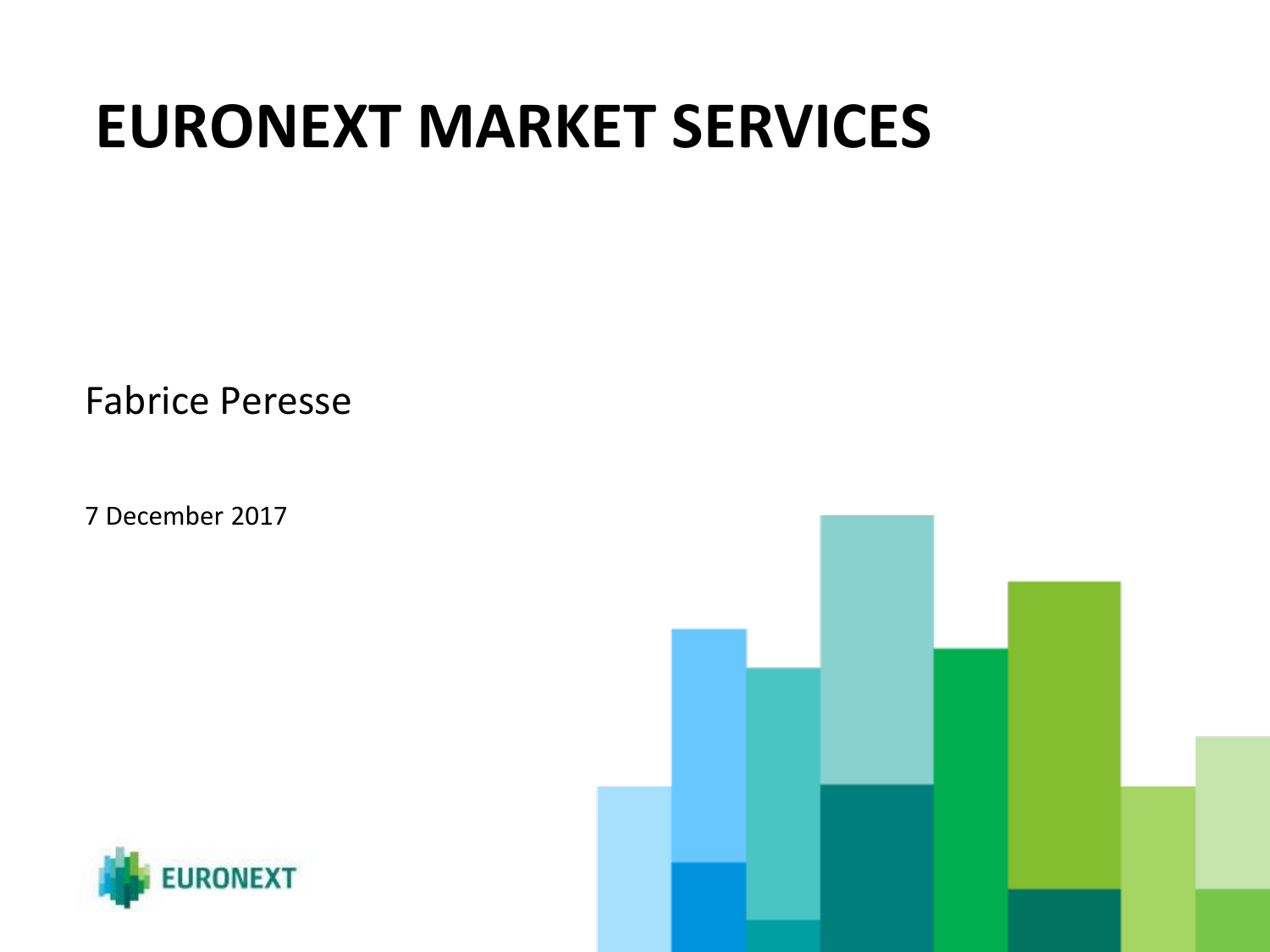## **ROLE OF EMS – delivering value in everything we do**

### Maintain Fair and Orderly Markets

- Monitor markets in near real-time
- Manage Business as usual and special situations (volatility, trade reviews, alerts…)
- Prevent, detect, manage the occurrence of potential issues

### Support Customers and handle regulators queries

- Phone and email interactions with customers
- Mix of functional and technical knowledge to deliver first call support
- Fulfil regulators' expectations (prompt and transparent communication)

### Regulatory and Business Development

- Fully involved in new initiatives
- Active participation to projects (MiFID 2)
- Acceptance criteria
- Regulated process for onboarding of new Customers



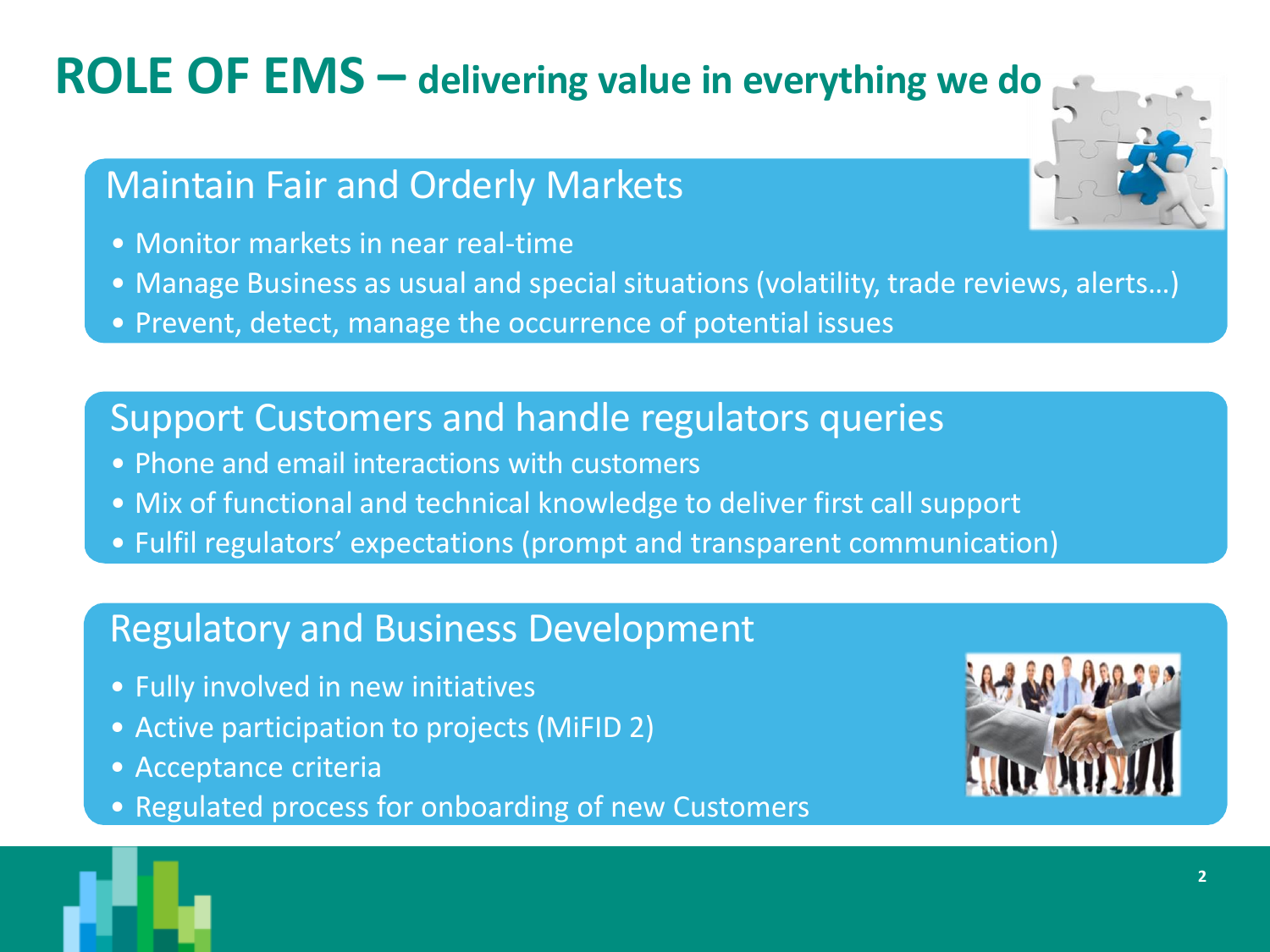## **EURONEXT MARKETS & SERVICES**

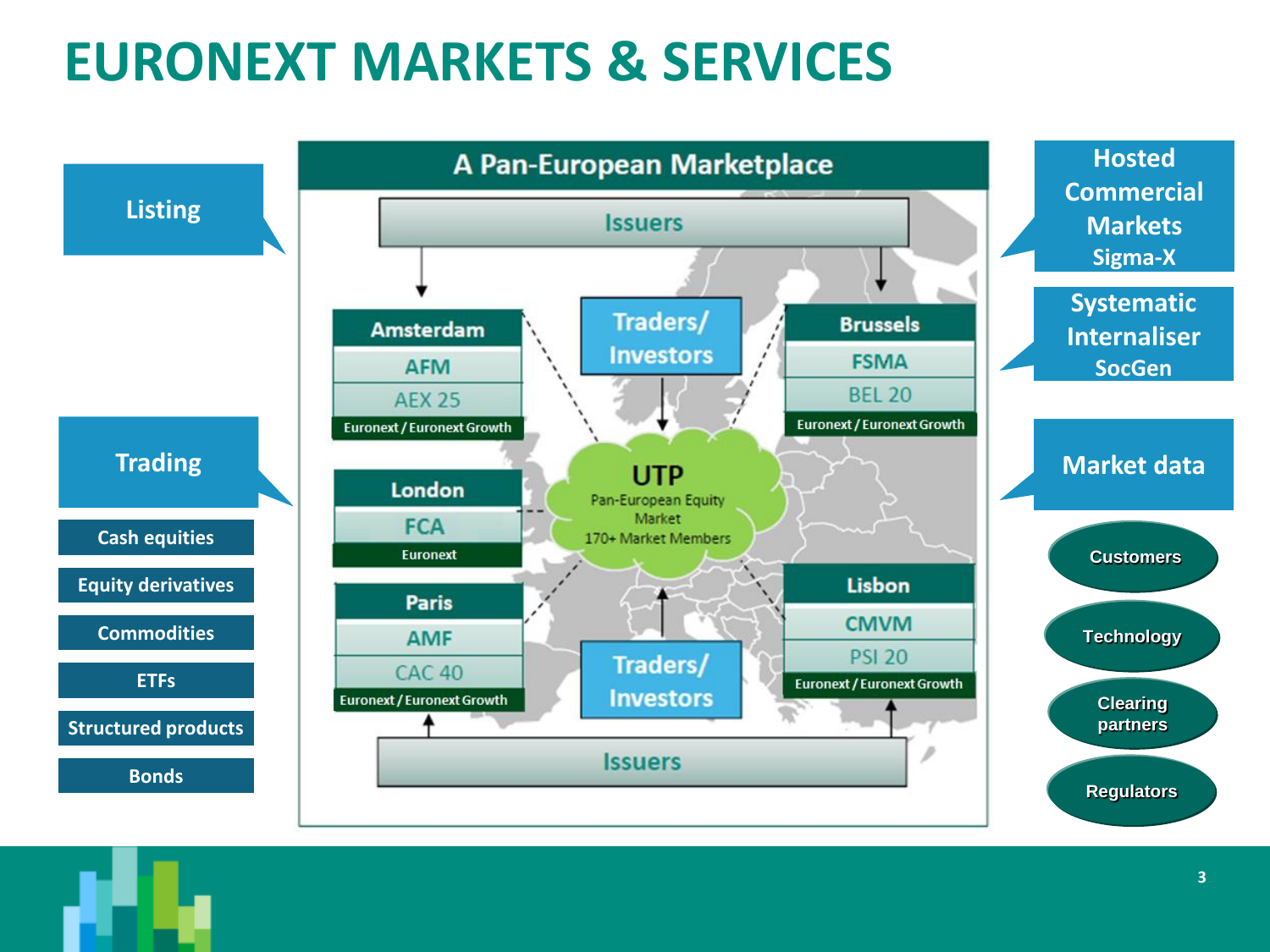## **FOCUS ON CASH MARKETS: 3 SURVEILLANCE LEVELS**

#### **Level 1: Euronext Market Surveillance**

- Detection of potential infringements in real time (D)
- Ability to directly intervene and cancel transactions
- Members' behavior is investigated
- Send alerts requiring further investigation to Compliance

#### **Level 2: Euronext Compliance Division**

- Investigate (D+1) alleged rule breaches and market abuse
- Perform audits at member firms
- Enforce Euronext rulebook, chapter 9
- Liaise with and report to Regulators

#### **Level 3: Regulators**

- Operate their own surveillance systems
- May inflict criminal sanctions



### **Regulators**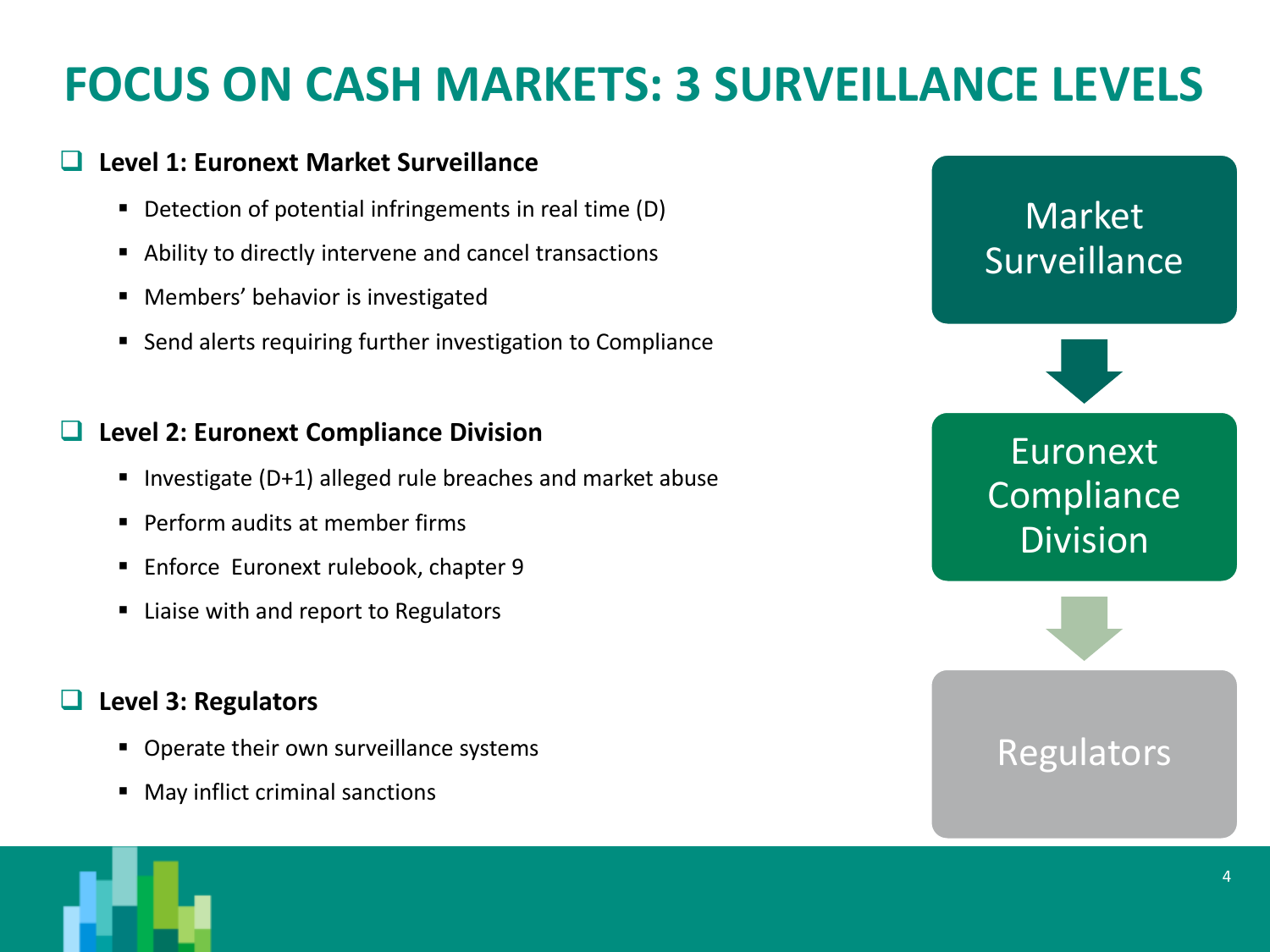## **ALERTS FOR REAL TIME MARKET MANAGEMENT**

#### **REGULAR ALERTS**

**Alert #12 - iNav To iNav Deviation Alert #13 - Close To Trade (Rise/Fall) Alert #16 - Excessive Price Movement Alert #21 - Order Error Alert #23 - High Theoretical Opening Volume Alert #24 - Order Volume Error Alert #28 - W&C Halted Alert #32 - Algo Trading Alert #33 - High Trade Rate Alert #34 - Risk Limit Order Id Alert #35 - Member High Activity Alert #37 - Potential Market Manipulation Alert #41 - Price Rise/Fall From Opening Price Alert #42 - Order Entry In Trading Group 65 Alert #43 - Etf / Etp Halted Alert #44 / #45 - Bond / Stock Top Rise/Fall From Last Traded Price Alert #46 - Etf Large Price Variation Alert #47 - Large Interday Price Rise / Fall Alert #48 - Potential Fat Finger Alert #49 - Suspicious Price Variation Alert #50 - Non Index Stock Halted Alert #52 - Traded But Not Listed Stock Halted Alert #55 - Member High Activity On The Test Facility Alert #56 - Stock / Bond Halted Alert #58 - Order With High Quantity And Potential Price Deviation Alert #59 - Trades At The Auction With A Turnover above a threshold Alert #999 - Stats**

#### **SOUND SIGNALED ALERTS**

**Alert #38 - Strong Activity - Already Sent in number of orders Alert #39 - Member High Activity Alert #40 - Index Stock Halted**

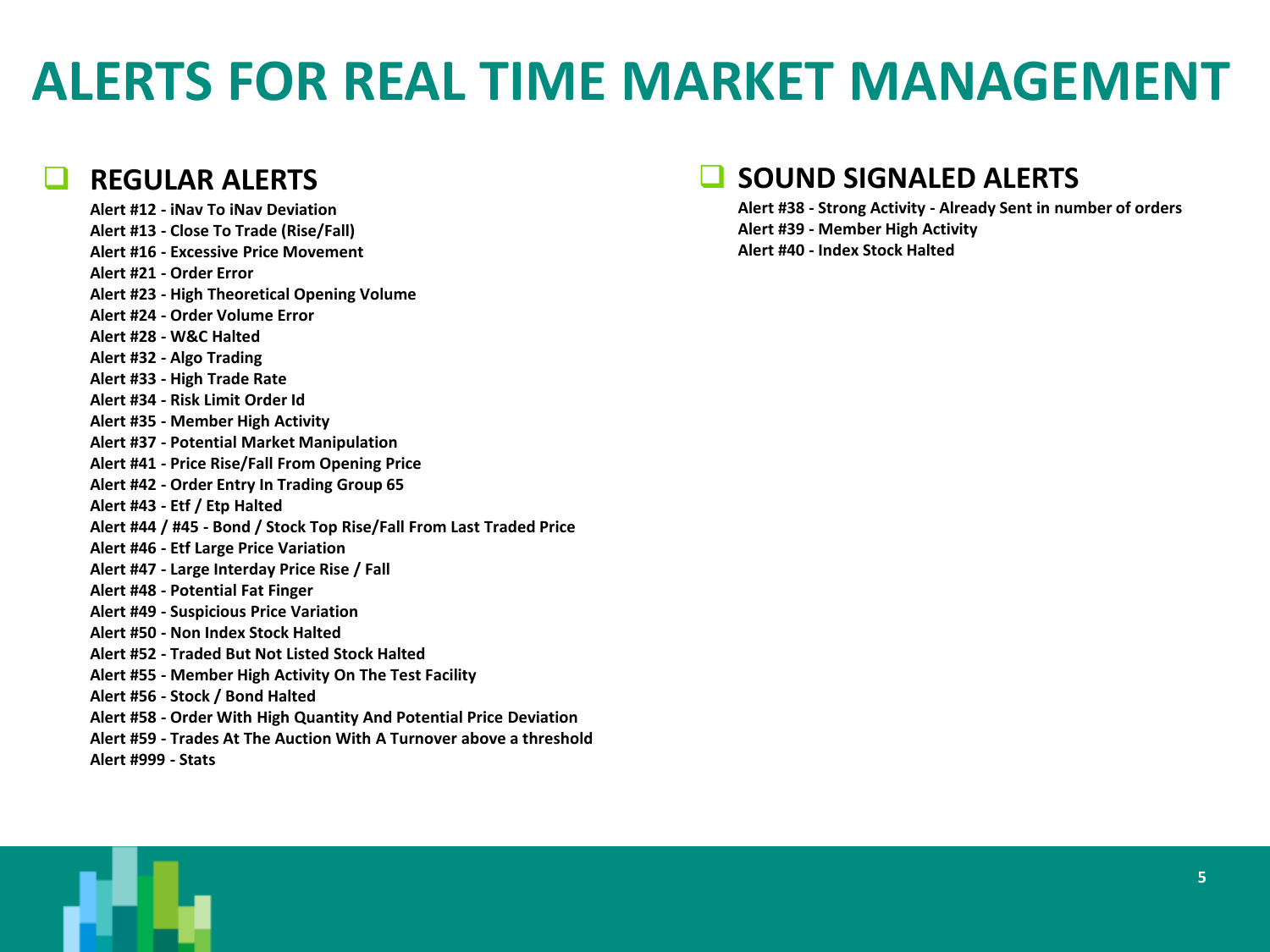This presentation is for information purposes only and is not a recommendation to engage in investment activities. The information and materials contained in this presentation are provided 'as is' and Euronext does not warrant the accuracy, adequacy or completeness of the information and materials and expressly disclaims liability for any errors or omissions. This presentation is not intended to be, and shall not constitute in any way a binding or legal agreement, or impose any legal obligation on Euronext. This presentation and any contents thereof, as well as any prior or subsequent information exchanged with Euronext in relation to the subject matter of this presentation, are confidential and are for the sole attention of the intended recipient. Except as described below, all proprietary rights and interest in or connected with this publication shall vest in Euronext. No part of it may be redistributed or reproduced without the prior written permission of Euronext. Portions of this presentation contain materials or information copyrighted, trademarked or otherwise owned by a third party. No permission to use these third party materials should be inferred from this presentation. Euronext refers to Euronext N.V. and its affiliates. Information regarding trademarks and intellectual property rights of Euronext is located at www.euronext.com/terms-use © 2017, Euronext N.V. - All rights reserved.